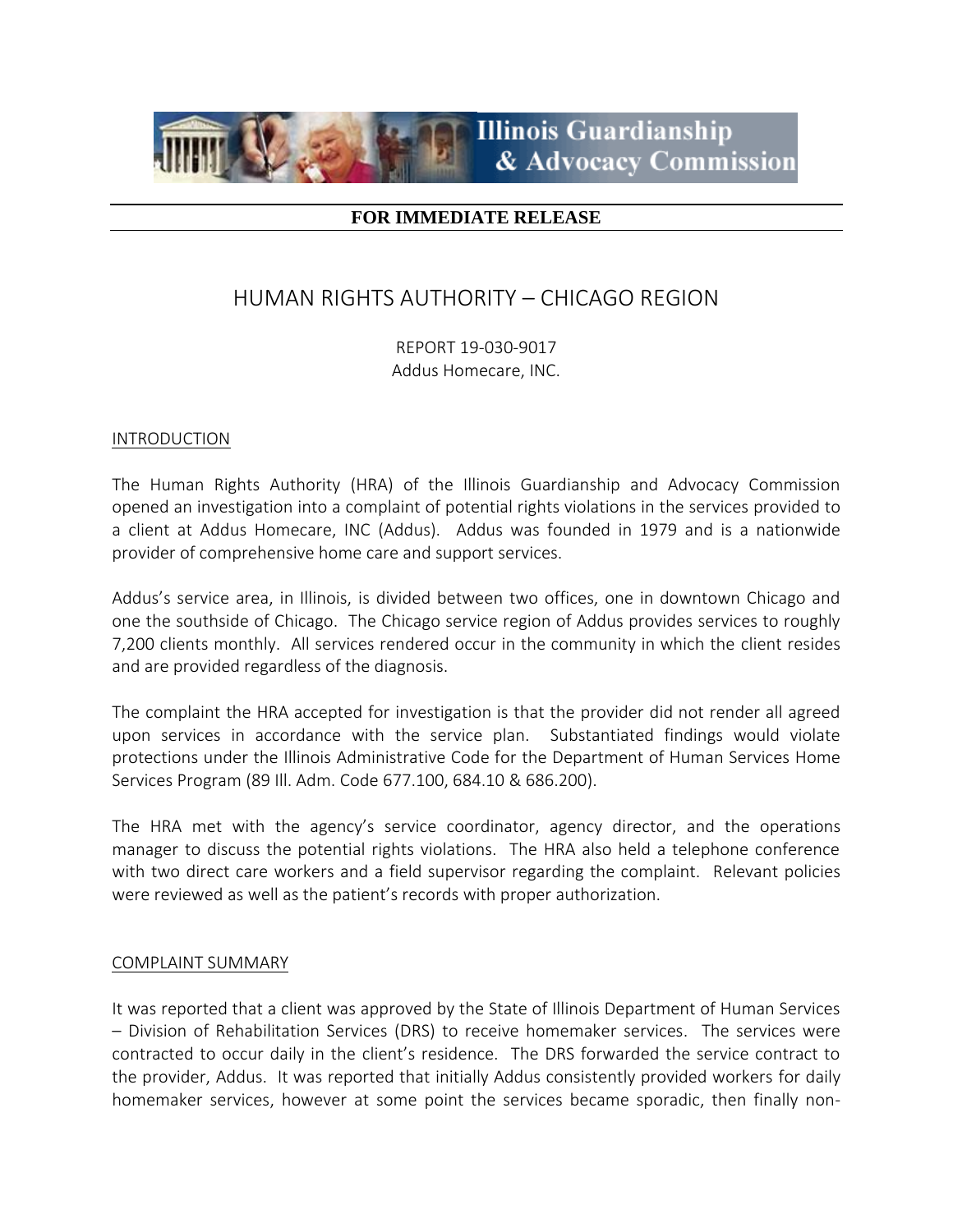existent. According to the complaint, the client requested a male healthcare aide, but was unable to successfully rectify this with the service provider and it resulted in a decline in condition.

### FINDINGS

### *"Addus" Record Review*

The record indicates that the client was approved for services in the beginning of July 2018. The service contract was faxed to Addus mid-July of 2018 by the DRS. The services commenced twelve days later, with no set end date. Per the record the client is required to receive help with the following activities: eating, bathing, grooming, dressing, transferring, incontinence, preparing meals, laundry, housework, outside home (transferring and shopping), and being alone. Each service has an associated hour requirement for each day of the week, ranging from a quarterhour to four hours and twenty-five minutes daily.

The record includes a "service report" that list all the dates and times a health care aide came to the client's home to provide services. The "service report" illustrates that a health care aide was present daily from the end of July to the beginning of October. Per the record, the client was without a health care aid for three weeks in October. Services resumed at the end of October and continued consistently until the end of November. The record reflects that the client received services reliably from December until termination. When the health care aide was present all associated hours were met.

The record also includes a "patient note report" which details interactions between the DRS, the client and Addus staff. The notes detail that the client called twice and requested a male health care aide. The notes also illustrate that the client called to notify the service agency about inconsistent health care aides roughly nine times over the course of the service term.

The final part of the record is the "exception visit reports", which require the client's signature as a verification that the health care aide provided the services pursuant to the service plan. The reports cover the end of July and continue until the services were terminated in February 2019. The client signed off on all dates that an aide was present in the home, there are no signatures for the three-week period when an aide was not present.

## *Site Visit and Staff Interviews*

The HRA conducted a site visit to Addus on October 16, 2019. During the site visit the HRA asked the staff present how the agency acquires new clients. The agency director stated that the client "creates a contract with a case manager at DRS or the Illinois Department on Aging (IDOA)." She furthered that the DRS or the IDOA then contracts with Addus or similar agencies to provide care, depending on the needs and location of the client. Once contacted, Addus has "fifteen days to start services with client."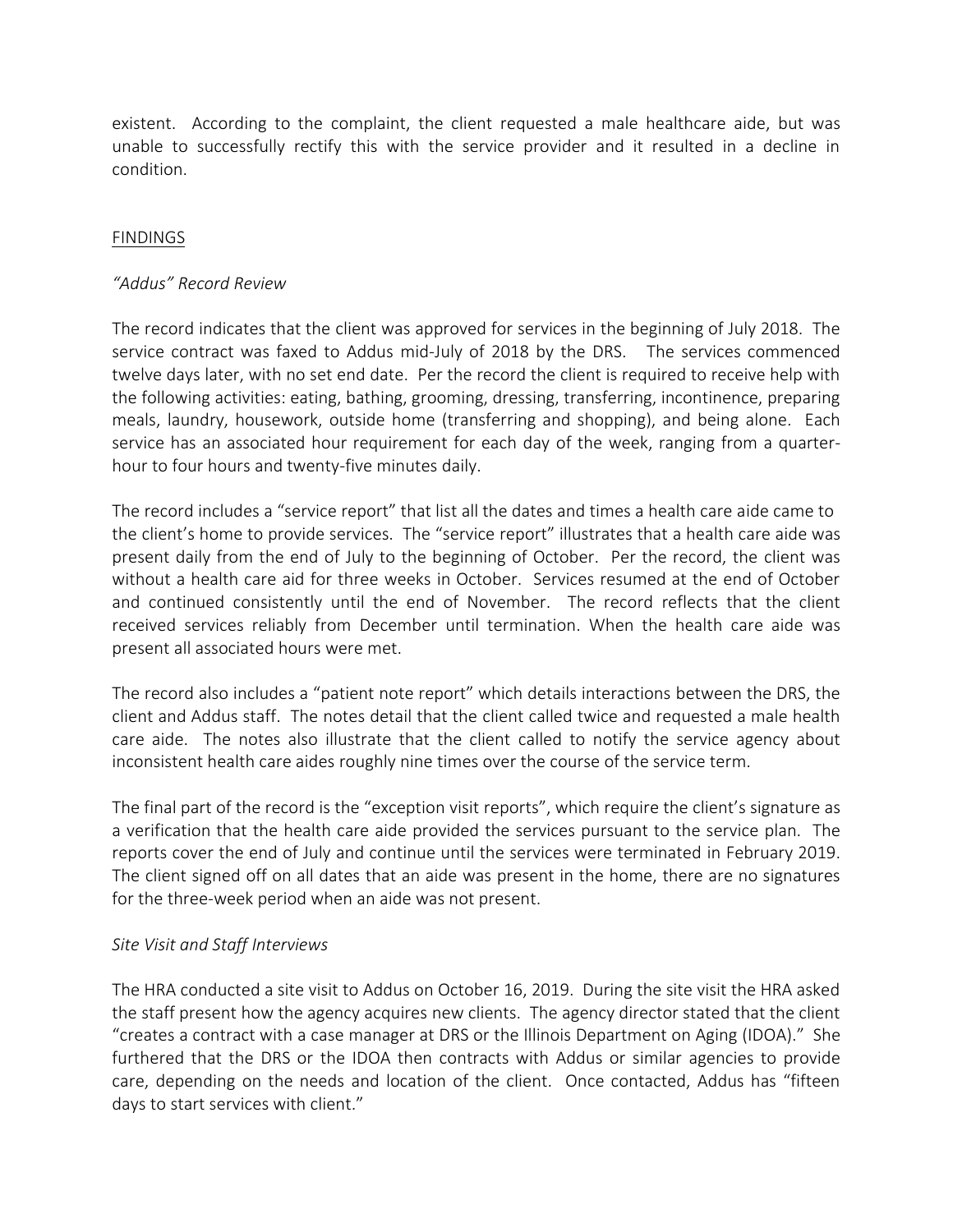During that time Addus contacts a health care aide to see if they would be willing to accept a new client. The Agency director explained that finding a worker for consumers/clients who have fewer allocated hours in their service is sometimes a challenge. The director continued to explain that when clients have service plans with over thirty hours in a week, it is easier to establish service with a health care aide to those clients. She furthered that if a client is having an issue with the assigned healthcare aide, it is harder for the facility to find an immediate fill-in for that time frame, if service hours are missed.

The HRA asked the staff about the grievance process for when a client needs, or the service plan is not being met. The agency director explained that the service coordinator is the first point of contact for client complaints. If the issue cannot be resolved, then the next point of contact is the service coordinator's supervisor. Finally, if there is still no suitable solution then the issue is forwarded to corporate. She informed the HRA that most complaints are handled at the service coordinator level.

The HRA asked the director if there was a complaint filed by this client. The director explained that the client requested a male worker and the agency attempted to find one. She continued, "aides are not required to transport individuals in their own vehicles but can help with small errands on public transportation." The director informed the HRA that the client requested transportation which is not a service that Addus provides due to liability concerns.

She then indicated that some complaints are not necessarily valid for Addus to handle. She gave examples of changing bandages, administration of medication and providing physical therapy. She informed the HRA that the requirements for health care aides are "the ability to lift fifteen pounds and provide non-skilled care." The director then informed the HRA that staff are trained to refer clients to DRS or IDOA case managers for issues of more skilled related care. This referral is made because direct care Addus staff are neither required nor trained to provide these services.

The HRA asked the staff how they monitor the attendance of the health care aides. All staff present stated that, "[aides] are required to call in" if a shift is going to be missed. The service coordinator stated that field supervisors or quality assurance specialist are required to visit roughly fifty clients a week and assess the attendance and quality of the aides' services. The agency director concurred and added that a quality assurance specialist selects clients randomly with the goal of seeing every family at least once a quarter.

The HRA then asked the staff to describe a typical turnaround for replacing an absent aide. The agency director stated, "… turnaround time for replacing a worker varies, but two weeks is on the longer end." She continued, "… fill-ins are used to provide the service" during the time the client is without a worker.

The HRA then questioned why the client was left without services for a three-week period. The staff reported that this client, during the three-week period, requested for a family member to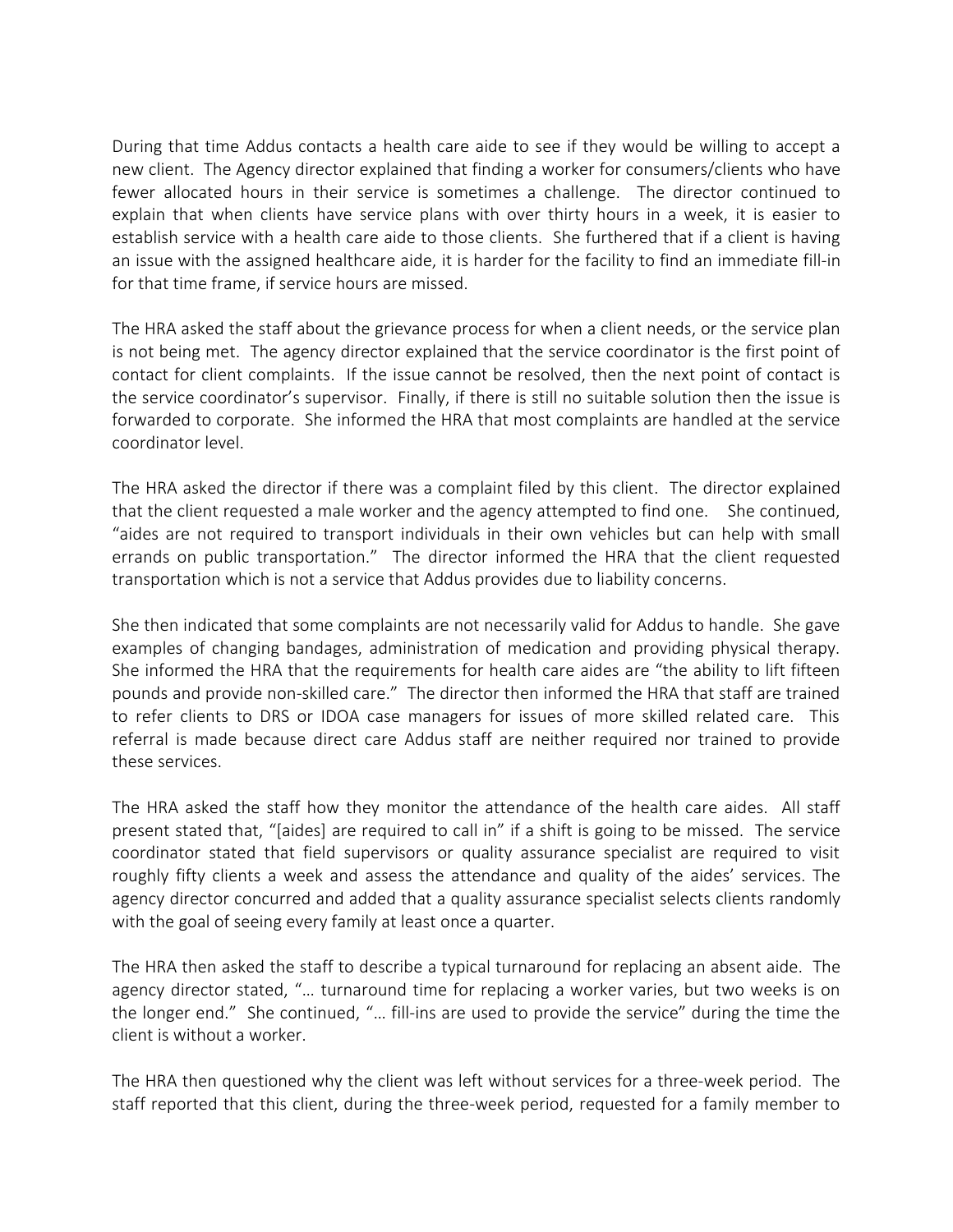become the healthcare aide. The staff stated they informed the client that DRS prohibits family members from becoming aides. The staff also reported that the client continually requested an aide that was a male. Finally, the staff mentioned that the client refused any worker that was not male, but later accepted female aides, thus prolonging the replacement time.

### *Phone Conference*

On October 23, 2019 the HRA conducted a subsequent telephone interview with two health care aides that provided direct care to the client. During the interview the HRA asked the workers what the process is for missing an assigned sift. The workers responded that they are required to call the supervisor before the shift occurs. One worker indicated that she had missed several days due to personal reasons but did call the client and the supervisor. Neither worker indicated that the client had communicated an issue with their punctuality or services.

The HRA asked the workers if the client mentioned any other grievances with their work. The workers informed the HRA that the client was pleasant but traditionally requested services outside of the service plan. They expounded that the client, "… requested laundry for other members of the household, cleaning rooms for other members of the family and washing dishes for the entire home." The workers, both female, finally stated that the client continuously requested a male direct care worker.

### *Policy Review*

The HRA reviewed the company's policy on punctuality and attendance for field staff and personnel. The policy states that "Employees are expected to be at their designated place of work on time as scheduled." It furthers that "… whenever possible, an employee is required to notify his or her supervisor at least two hours before the scheduled start time if he or she expects to be absent, and to notify the [supervisor] at least 30 minutes prior to the scheduled shift if he or she expects to be late (tardy)."

This policy meets some of the requirements set by the Administrative Code as it does provide documented procedures to address staff absences and tardiness, however it misses the crux of the Code's intentions. The Code mandates that all Homemaker Service Providers "…(b)(4) have documented procedures to cover unexpected absences and emergencies to ensure services will be provided in an adequate and safe manner to all individuals served …" (89 Ill. Adm. Code 686.200) Addus's policy does not address unexpected staff absences nor does it create remedies to ensure services will be provided to consumers in the event of a staff absence.

The HRA then reviewed Addus's policy on client complaints (#8.12). The policy was last updated in September of 2019. This policy ensures the investigation and resolution of client complaints. The policy dictates that all compliants are documented in the case notes and gives a fifteen-day time line for the service agency to follow up with the client. It furthers that any complaint that alleges abuse, neglect or exploitation will be directly reported to Adult Protective Services and the Illinois Department of Public Health. Finally, the policy has a complaint form and a complaint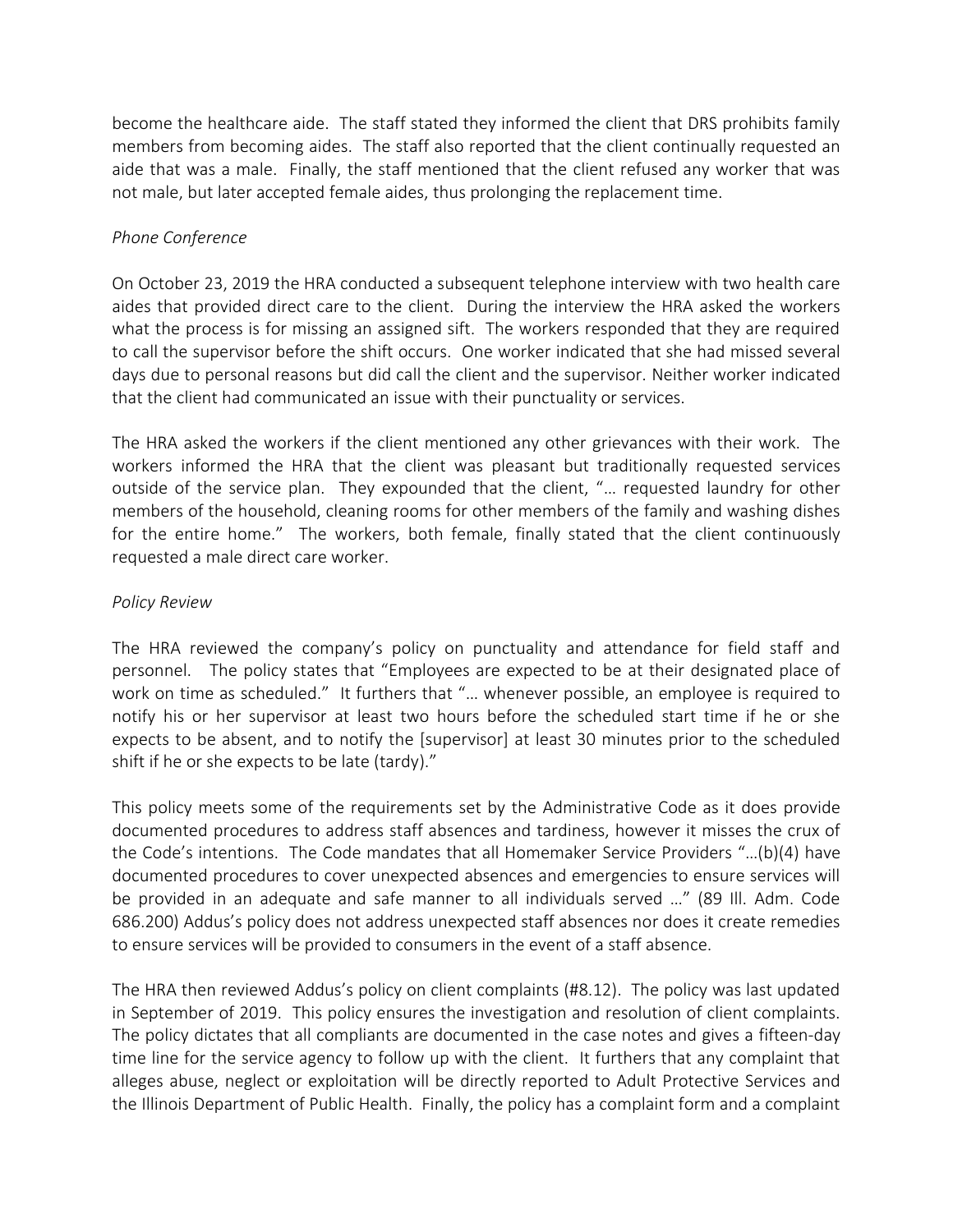log that is used to detail and track each client complaint - in accordance with Code requirements which stipulate that each Home Service Agency must "...(b)(5) have written procedures to respond to customer and counselor complaints regarding services." (89 Ill. Adm. Code 686.200)

Lastly, the HRA reviewed Addus's New Client Welcome Book. The book notifies the client that Addus does not determine the amount or types of services the client will receive; the book notifies the client that the services were determined by the service coordinator (in this case the DRS). The welcome book also informs the client of their rights, the grievance process, and who to notify in case of worker absence, tardiness and dissatisfaction. This Welcome book, although not a policy, is in line with the Administrative Code as it requires that all "customers of the Home Services Program have the right to basic safety; information; choice, participation and selfdetermination; dignity and individuality; redress grievances … in securing his/her rights." (89 Ill. Adm. Code 677.100)

### CONCLUSION

*The provider did not render all agreed upon home healthcare aid services in accordance with the service plan causing a client's decline in condition.* 

The Administrative Code stipulates that customers of home services programs have the right to choice. The Code then defines choice as the following:

...(c)(1) the right to participate in the planning of his/her services; (2) the right to make choices about aspects of his/her services; (3) the right to choose providers and schedules to the extent practicable and consistent with HSP rules and procedures, including, but not limited to, overtime and the number of hours a provider may work in a given day or week; (4) the right to receiving reasonable accommodation of his/her needs and preferences; (5) the right to include anyone he/she chooses to participate with him/her in the service planning process; (6) the right to be provided with sufficient information to make informed decisions; (7) the right to be fully informed in advance about any proposed changes in care and services, and to be involved in the decision-making process regarding those changes to the extent practicable; and (8) the right to refuse services and to receive an explanation of the consequences of doing so.

The Code states that all services to a customer must meet an unmet care need as listed in a service plan, "… b) be developed with Customer participation, provided in a manner that reflects the individual's choices, when applicable, and address his…needs.…" (89 Ill. Adm. Code 684.10 (b)). "Services provided through HSP to a Customer must be: 1) safe and adequate …" (89 Ill. Adm. Code 684.10 (c)).

The client requested a male worker at some point during the services. Addus stated that the client subsequently refused the arranged services. The record however, contains no documented support of this refusal nor any efforts by the agency to substitute the arrangements for the lapsed period. Although the HRA cannot determine whether there was a decline in